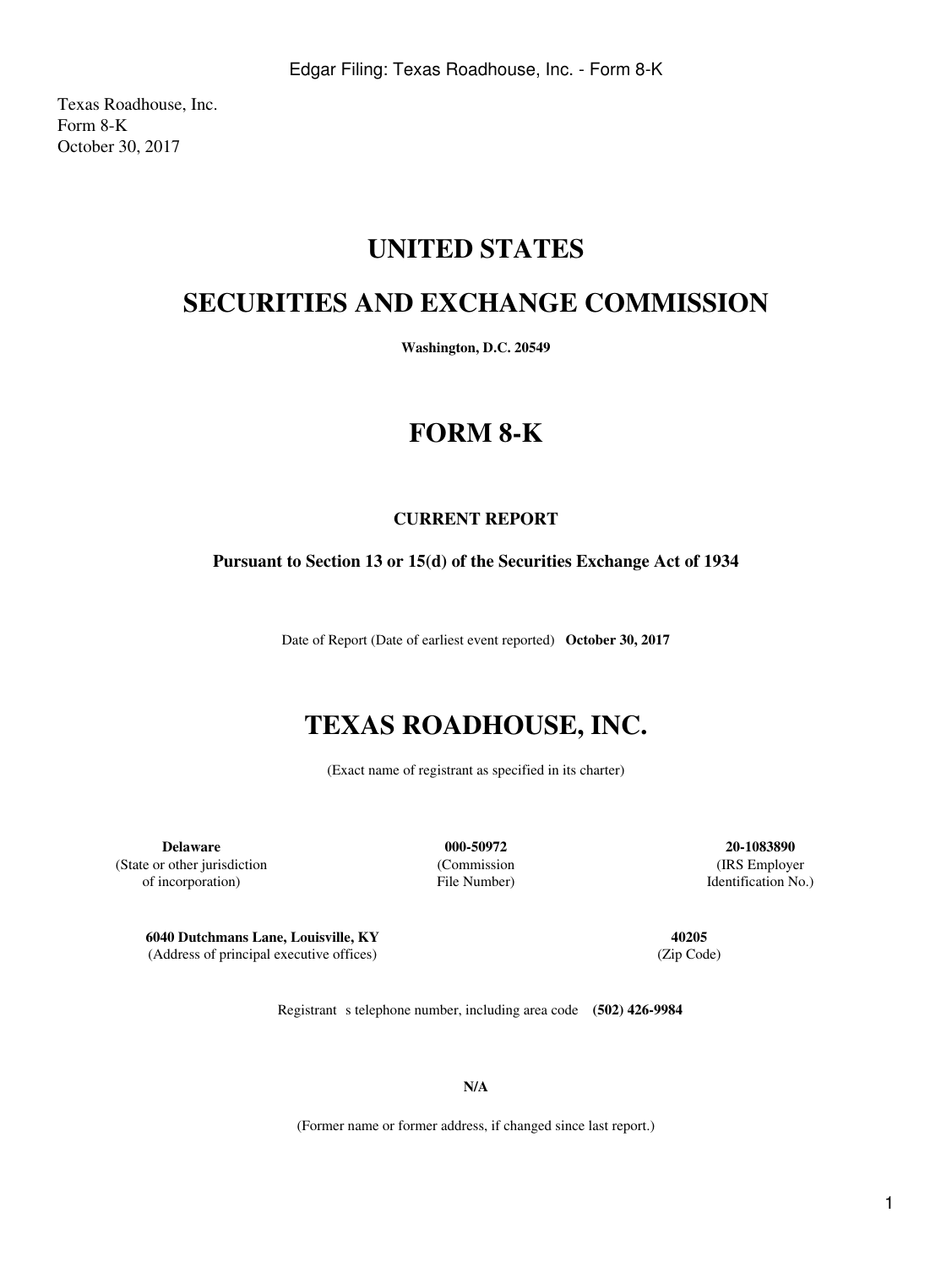#### Edgar Filing: Texas Roadhouse, Inc. - Form 8-K

Check the appropriate box below if the Form 8-K filing is intended to simultaneously satisfy the filing obligation of the registrant under any of the following provisions:

o Written communications pursuant to Rule 425 under the Securities Act (17 CFR 230.425)

o Soliciting material pursuant to Rule 14a-12 under the Exchange Act (17 CFR 240.14a-12)

o Pre-commencement communications pursuant to Rule 14d-2(b) under the Exchange Act (17 CFR 240.14d-2(b))

o Pre-commencement communications pursuant to Rule 13e-4(c) under the Exchange Act (17 CFR 240.13e-4(c))

Indicate by check mark whether the registrant is an emerging growth company as defined in Rule 405 of the Securities Act of 1933 (§230.405 of this chapter) or Rule 12b-2 of the Securities Exchange Act of 1934 (§240.12b-2 of this chapter).

Emerging Growth Company o

If an emerging growth company, indicate by check mark if the registrant has elected not to use the extended transition period for complying with any new or revised financial accounting standards provided pursuant to Section 13(a) of the Exchange Act. o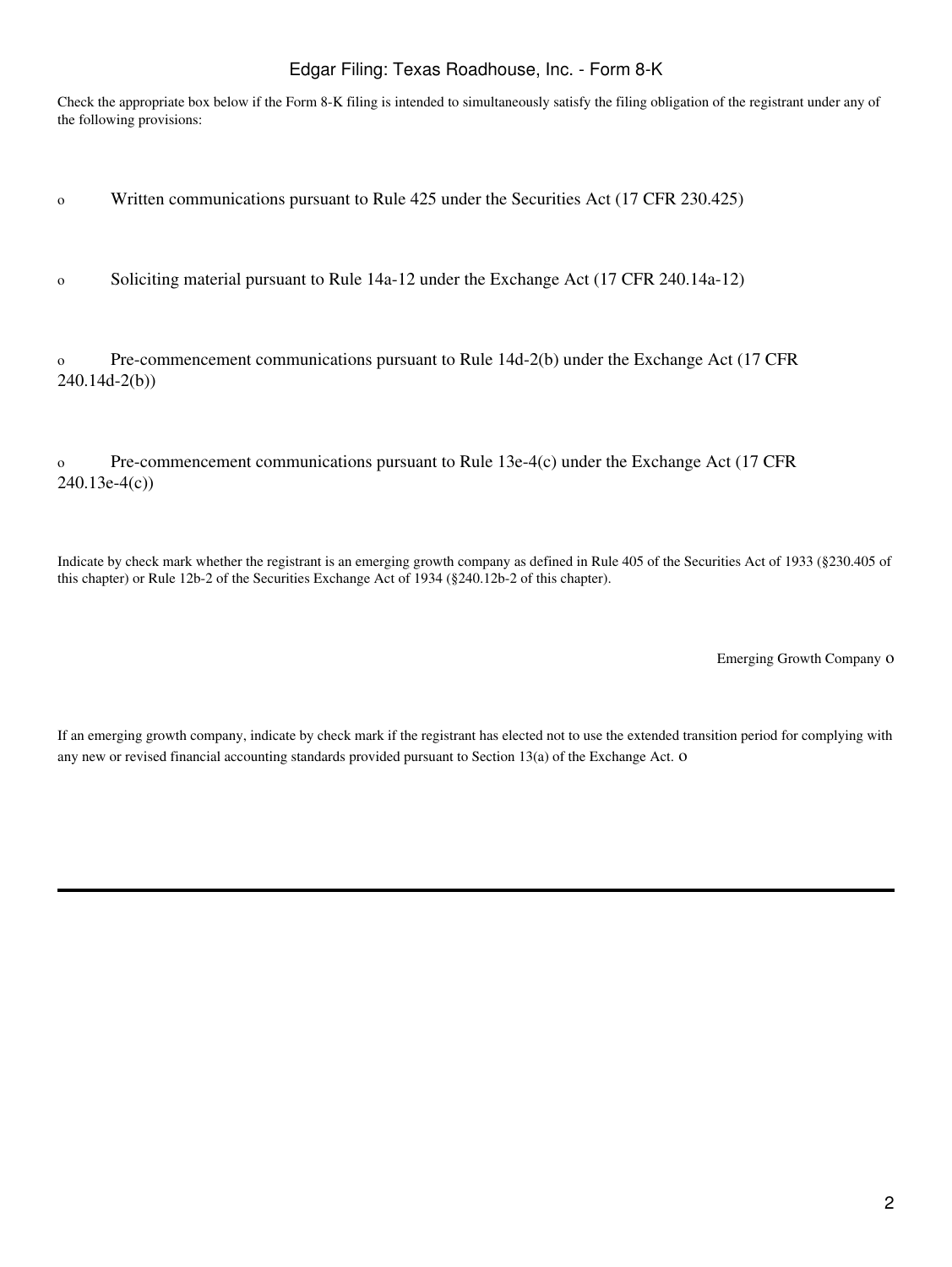#### Edgar Filing: Texas Roadhouse, Inc. - Form 8-K

#### ITEM 2.02. RESULTS OF OPERATIONS AND FINANCIAL CONDITION

On October 30, 2017, Texas Roadhouse, Inc. (the Company) issued a press release announcing its financial results for the quarter ended September 26, 2017. Attached to this Current Report on Form 8-K as Exhibit 99.1 is a copy of the press release.

ITEM 9.01. FINANCIAL STATEMENTS AND EXHIBITS

(d) EXHIBITS

99.1 Press Release issued by the company on October 30, 2017.

The information in this Current Report on Form 8-K at Item 2.02 and the Exhibit attached hereto shall not be deemed to be filed for the purposes of Section 18 of the Securities Exchange Act of 1934, as amended, or otherwise subject to the liabilities of that section. Such information will not be incorporated by reference into any registration statement filed by the Company under the Securities Act of 1933, as amended, unless specifically identified therein as being incorporated by reference.

2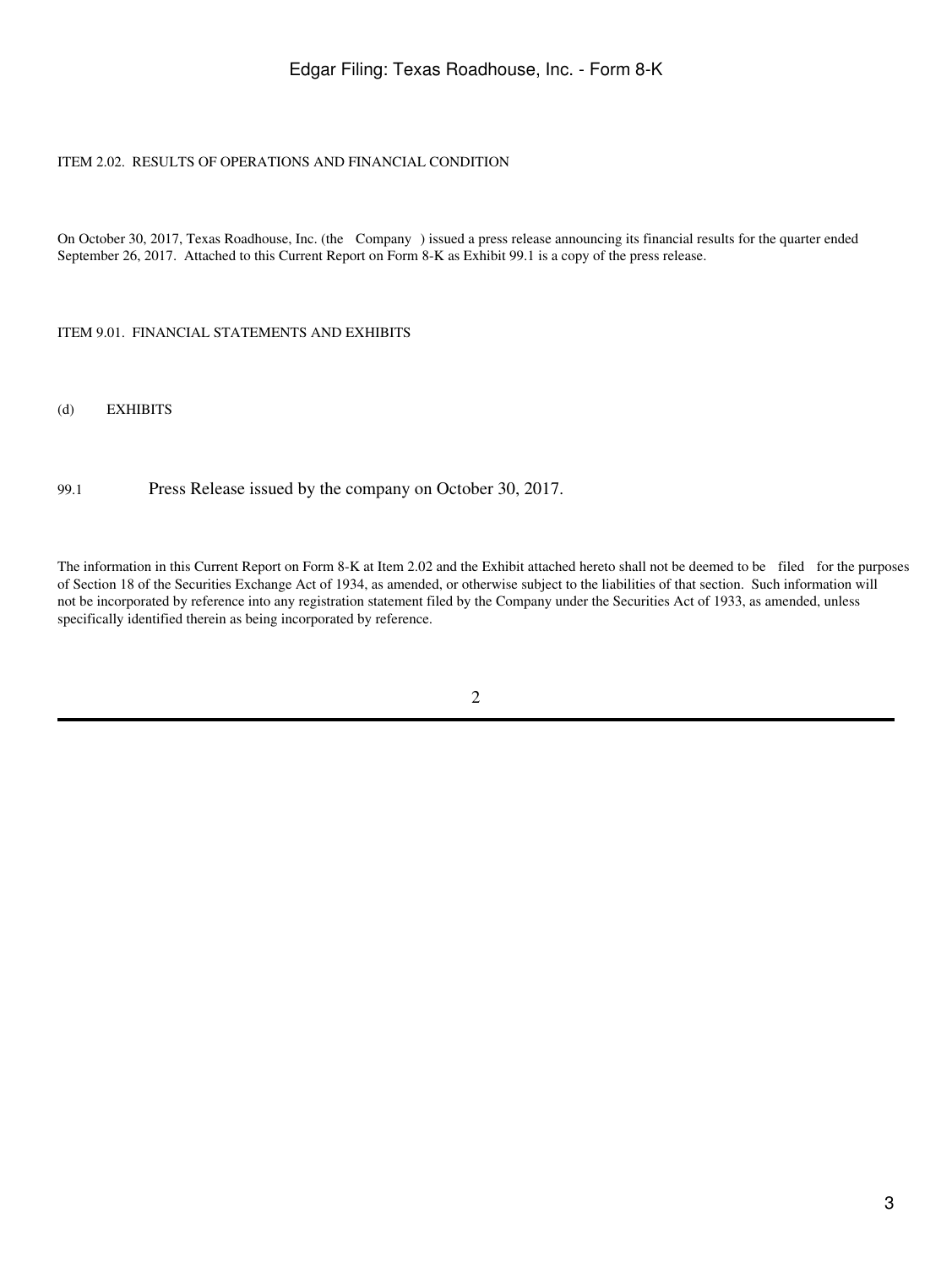INDEX TO EXHIBITS

**Exhibit No.**

99.1 Press Release issued by the Company on October 30, 2017.

3